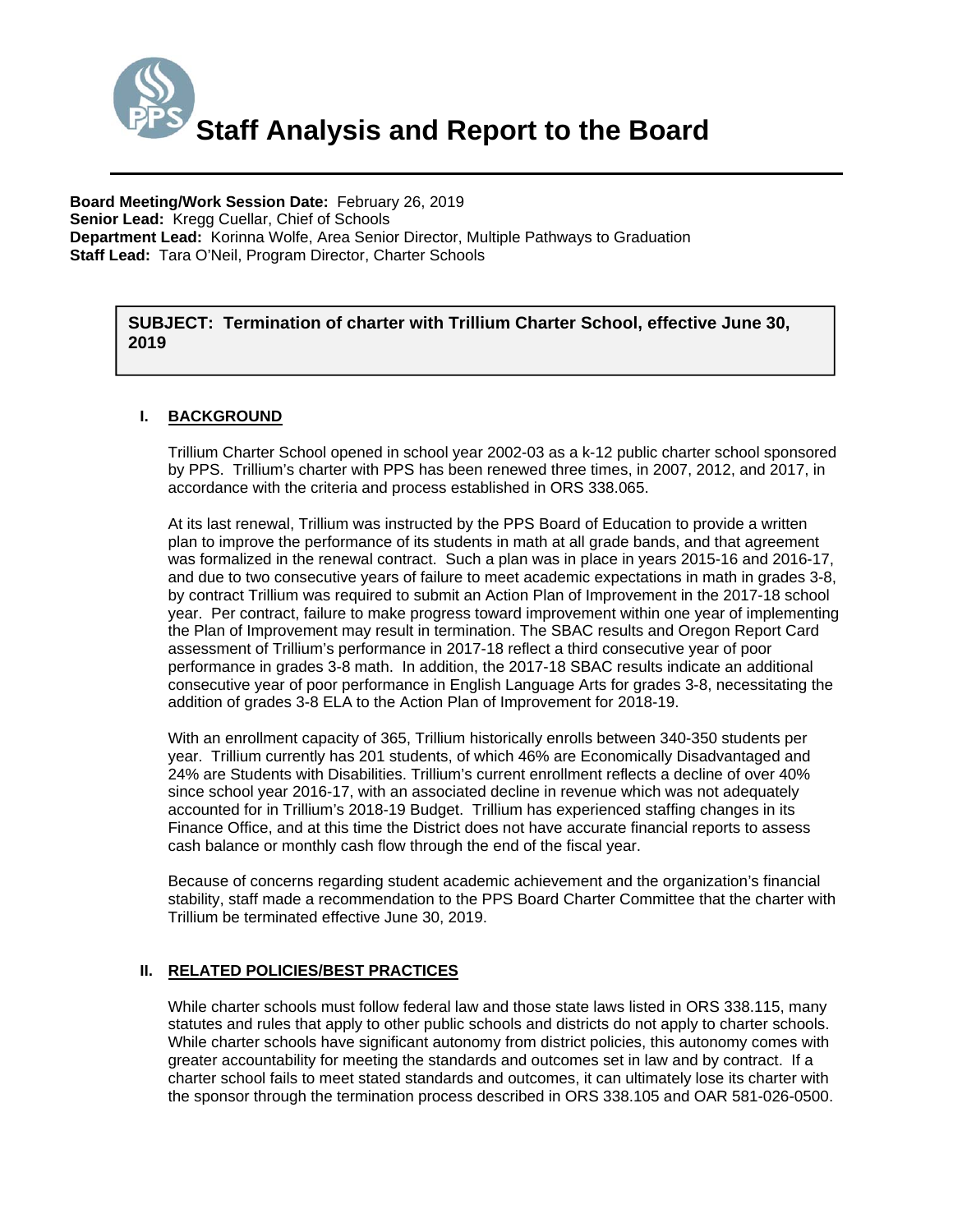Per the PPS contract with Trillium Charter School (CHTR 65665), section E.1.e.,  *"…If the charter school fails to meet any performance benchmark set forth in its Annual Performance Framework and Report or its Accountability Plan, for two consecutive school years, a plan of action will be initiated…If after these steps are completed and reasonable goals are not met within an additional calendar year from when the steps are developed, this may be grounds for* termination."

Additionally, Oregon's Charter School Law, ORS 338.105(1), states, *"During the term of a charter, the sponsor may terminate the charter on any of the following grounds:* 

- *(a) Failure to meet the terms of an approved charter or this chapter.*
- *(b) Failure to meet the requirements for student performance stated in the charter.*
- *(c) Failure to correct a violation of a federal or state law that is described in ORS 338.115.*
- *(d) Failure to maintain insurance as described in the charter.*
- *(e) Failure to maintain financial stability.*
- *(f) Failure to maintain, for one or more consecutive years, a sound financial management system described in the proposal submitted under ORS 338.045 and incorporated into the written charter under ORS 338.065."*

Per ORS 338.105(2)(a), a Notice of Intent to Terminate Charter was delivered to Trillium Charter School on February 13, 2019, stating the grounds for termination as ORS 338.105(1)(b), failure to meet student performance requirements, and (e), failure to maintain financial stability. The effective date of termination is June 30, 2019, meeting statutory requirement that notice be given at least 60 days prior to the proposed effective date of the termination.

# **III. ANALYSIS OF SITUATION**

**Implications of terminating charter**: Trillium would not be available to the approximately 170 PPS district students who would otherwise be returning in Fall of 2019 (current enrollment minus grads and out of district students). Those students would need to move to other schools, either within the PPS system, including PPS charter schools and PPS contracted alternative schools, or in the private, or homeschool sectors. PPS stands ready to assist with this process. In addition, approximately 20 Trillium staff, including teachers and administrators, will no longer have employment at the school after the termination date. In the general public school community, the students and families of PPS will lose the option of attending a k-12 charter school with the specific model of Democratic, Constructivist Education, using Restorative Practice. Trillium is the only charter school that serves high school grades. Trillium Charter School has a 17-year history in the community, and its loss would have an impact on its local community, alumni, and partners.

**Implications of not terminating charter:** Trillium would remain open to serve students after three-years of failing academic achievement data in grades 3-8. It is the duty of charter school authorizers to hold charter schools accountable to standards and outcomes defined in law and contract, and a decision not to terminate the charter for failing academic achievement standards would imply that Trillium is not being held accountable to those standards, or that the standards should be different for one school. Additionally, if Trillium remains open, there is concern that continued declining enrollment will lead to financial collapse, which may require mid-year intervention or closure in the coming school year. Trillium's students, and other PPS families, would continue to have Trillium as a choice for their public education, however the school may not be financially viable to make it through a school year.

# *IV.* **FISCAL IMPACT**

If the Board votes in favor of terminating the charter with Trillium Charter School, the fiscal impact for the remainder of 2018-19 is largely unchanged as payments of State School Funds would continue based on enrollment until school closure in June. Current estimate to be passed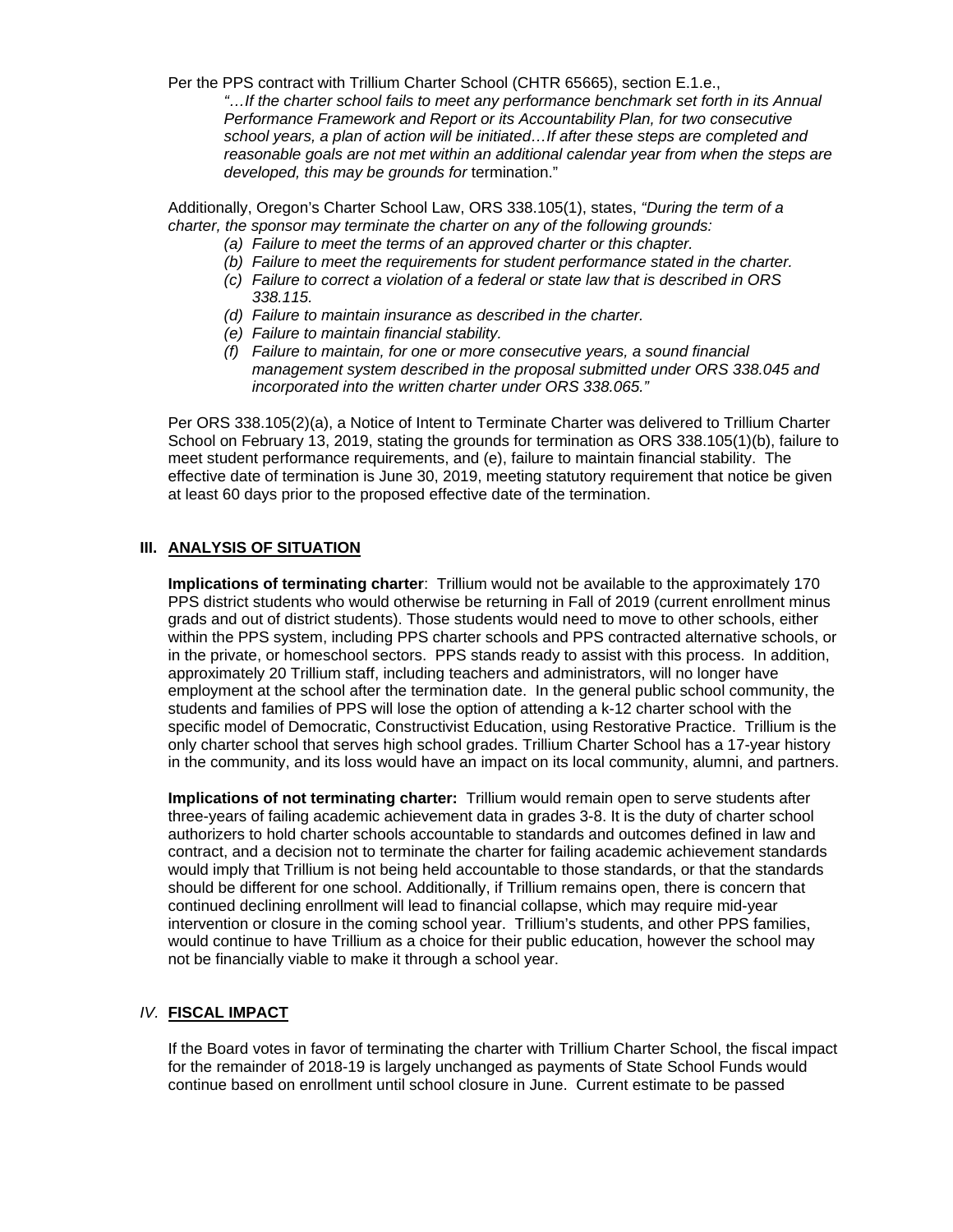through to Trillium for the full fiscal year is \$1,362,756 (assumed 201 students), paid monthly based on previous month's weighted average daily membership.

Fiscal impact for 2019-20 would be an estimated \$1,530,360 less funds being passed through to charter schools. PPS would receive full funding for any Trillium students who enroll in a PPS school for the 2019-20 year.

If the Board votes in opposition to terminating the charter with Trillium Charter School, the fiscal impact for 2019-20 would be an estimated \$1,530,360 in funds to be passed through to Trillium per the current charter schools funding formula, assuming the school remains financially viable through the full 2019-20 school year at the estimated current enrollment. Financial stability is one of the grounds for the recommendation to terminate the charter with Trillium, and there is concern that the school will not be sustainable at current enrollment levels.

# *V.* **COMMUNITY ENGAGEMENT (IF APPLICABLE)**

A public hearing was held before the PPS Board Charter Committee on February 20, 2019, in accordance with ORS 338.105(2)(d), to hear from Trillium Charter School leaders as well as public testimony from all stakeholders, both in favor and in opposition to the school remaining open.

Members of the Board Charter Committee visited Trillium Charter School prior to the public hearing.

## **VI. TIMELINE FOR IMPLEMENTATION/EVALUATION**

If the recommendation to terminate the charter with Trillium Charter School is approved, the process of ensuring that all students currently enrolled at Trillium have a public school to attend in the next school year will begin immediately, with the assistance of PPS Enrollment and Transfer Office and Multiple Pathways Reconnection Services and the Charter Schools Office. Timelines will assume school closure effective date of June 30, 2019.

Further action items related to school closure will be managed by the PPS Charter Schools Office using school closure rubrics developed by this office in conjunction with the National Association of Charter School Authorizers (NACSA) recommendations and the Oregon Department of Education.

## **VII. BOARD OPTIONS WITH ANALYSIS**

**Results of Board vote approving terminating the charter with Trillium Charter School:** The District's charter with Trillium Charter School will be terminated effective June 30, 2019. Notification to Trillium Charter School staff and families will begin immediately along with process for ensuring students who currently attend Trillium will have access to enrollment and transfer information for PPS schools for the 2019-20 school year.

The school may appeal the decision to the State Board of Education, which shall review only the grounds for termination under ORS 338 as stated by the school district board.

### **Results of Board vote opposing terminating the charter with Trillium Charter School:**

Trillium Charter School will remain open, and will have a review of the current 2018-19 Action Plan of Improvement for Grades 3-8 Math (all students) and Grades 3-8 English Language Arts (all students) in November 2019, at which time a decision will need to be made regarding progress toward improvement. If there is not satisfactory progress toward improvement, there may be another recommendation to terminate the charter. Additionally, as failure to maintain financial stability is listed among the grounds for termination, if the charter is not terminated, Trillium Charter School will need to show its plan for financial stability at current and declining levels of enrollment for the 2019-20 school year.